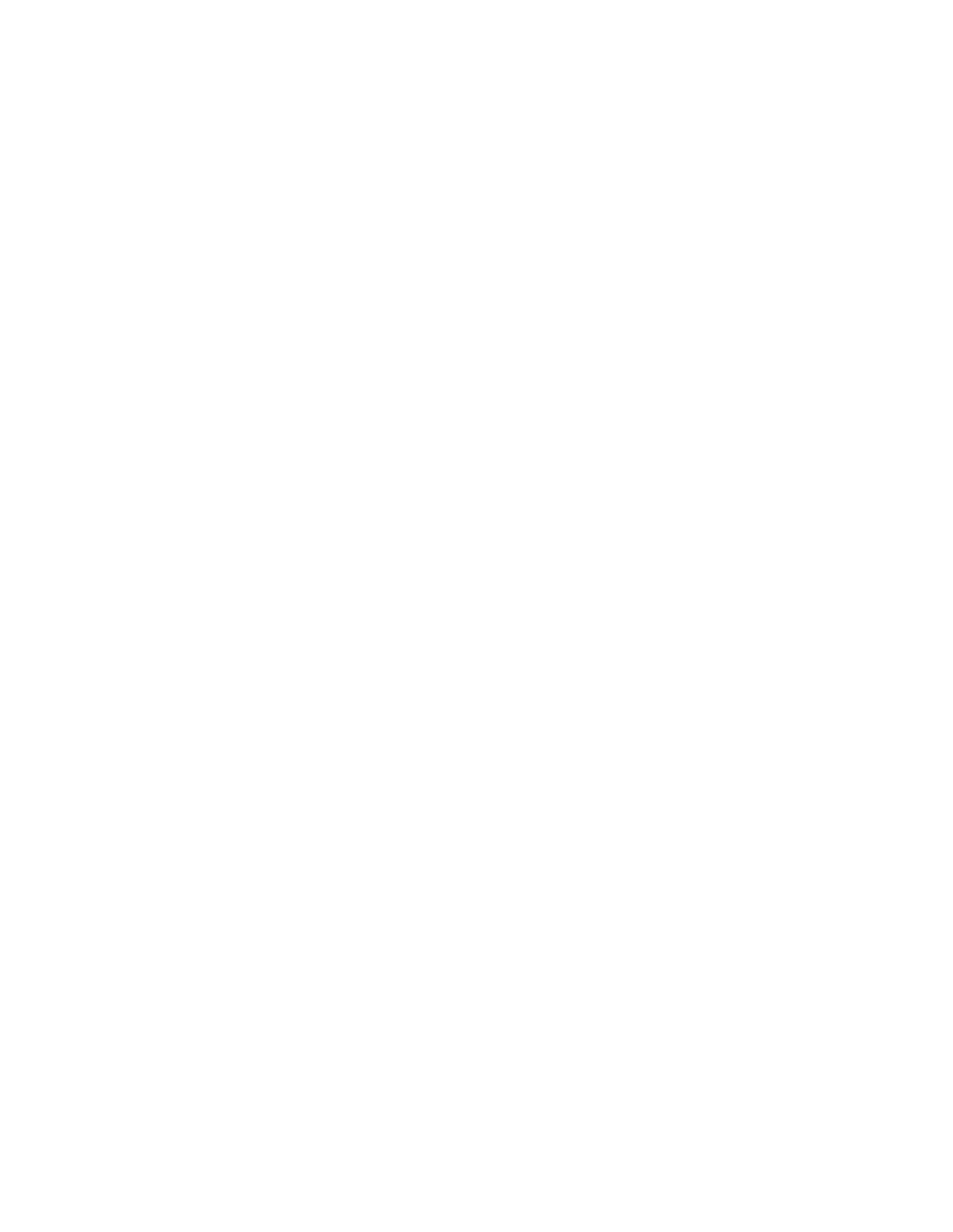# *Shaft Encoders for Water Resources Applications*

*This application note describes using shaft encoders with Campbell Scientific dataloggers. Shaft encoders discussed in this note are the Campbell Scientific CS410, Stevens PG-III, Handar 436A and 436B, Synergetics 501A, and Enviro-Systems SE-104P, SE-107, SE105(S), and SE-109. Compatible dataloggers include our CR23X, CR10(X), CR510, CR500, BDR320, and BDR301. Electrical connections and datalogger programming are provided. For information about selecting pulleys, floats, counter weights, tape, or beaded lines, contact our Water Resources Group through water@campbellsci.com.*

### **Shaft Encoder Descriptions**

Shaft encoders monitor fluctuations in water level and the position of water control gates by converting shaft rotation to electronic signals that are measured by the datalogger. A selection of shaft encoders that are compatible with Campbell Scientific dataloggers are described below.

**Campbell Scientific CS410** — Includes an onboard QD1 decoder to generate two pulse strings—one indicating clockwise and the other counter-clockwise rotation.

**Campbell Scientific SSR100** — Is a pre-programmed system that consists of our CS410 shaft encoder and CR510 datalogger housed in an environmental enclosure. It also includes an alphanumeric display. A High Data Rate GOES satellite transmitter, tipping bucket rain gage, and SDI-12 sensor can be added to the system. Designed as a replacement for the USGS Automated Data Recorder (ADR), the SSR100 mounting bracket has the same footprint as the old ADRs allowing the SSR100 to be mounted where the ADRs functioned. Because the SSR100 is preprogrammed, the SSR100 is not mentioned in the programming sections of this application note.

**Stevens PG-III** — Uses switch closures to generate electronic pulses. The switch closures are decoded internally by electronic logic circuits. The electronic logic circuits determine the direction the shaft is rotating and produce two pulse strings—one indicating clockwise and the other counter-clockwise rotation.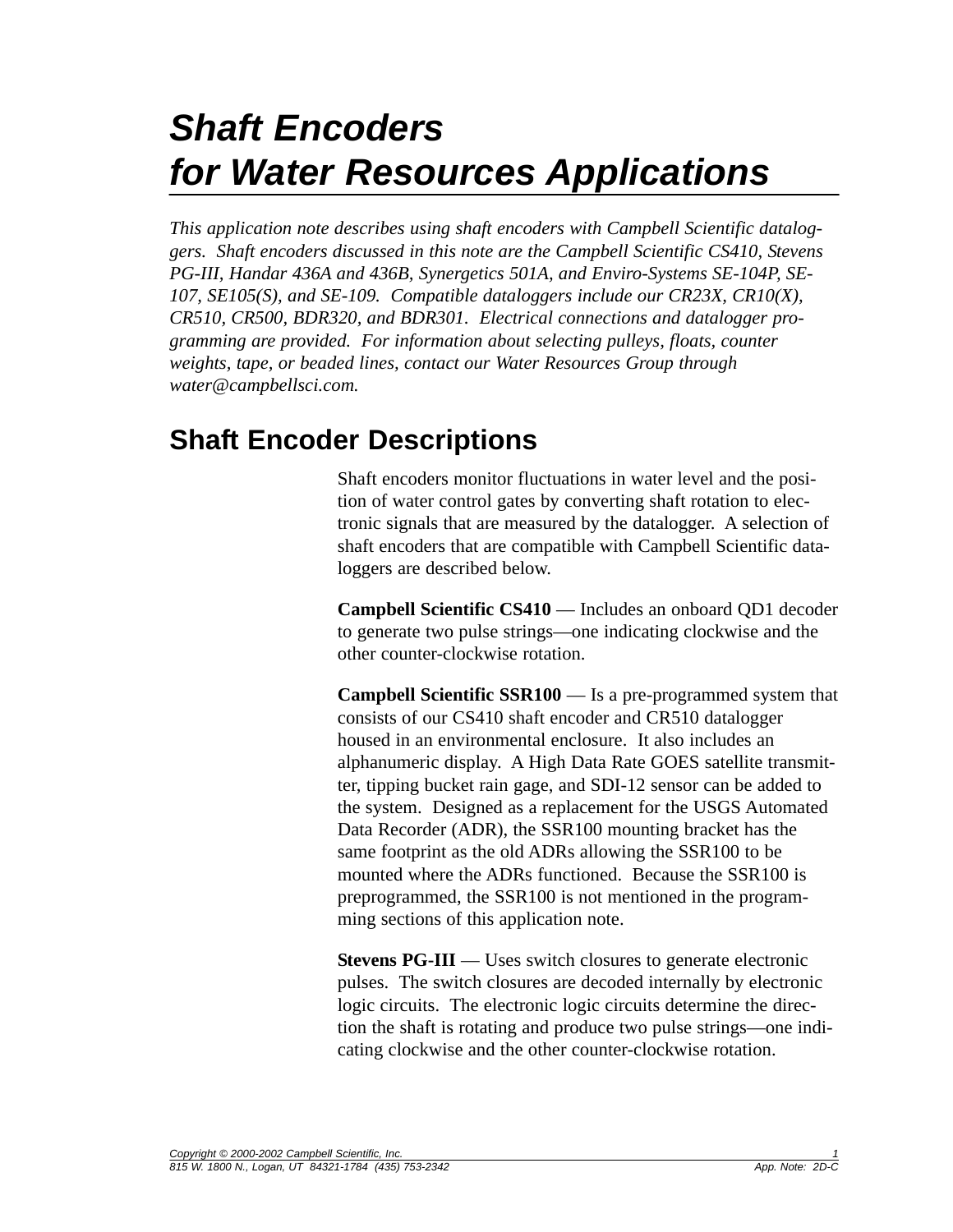**Handar 436A** — Incorporates a 50-pole magnet that's fixed to its shaft and sensed by a pair of Hall Effect devices that produce two square waves. One wave is half a wave-length out of phase with the other. Reversing the shaft rotation reverses the phase which indicates a change in shaft direction. A Campbell Scientific QD1 decoder is required to convert the square waves to two pulse strings—one indicating clockwise and the other counter-clockwise rotation.

**Synergetics 501A** — Produces square waves similar to the Handar 436A, and like the Handar 436A, the Synergetics 501A requires a Campbell Scientific QD1 decoder.

**Enviro-Systems SE-104 and SE-107** — Provide several options for output signals. The output option that's often preferred produces two pulse trains (i.e., up and down counts like the PG-III). The SE-104P provides this output option. The dual pulse train option does not require additional interfaces or signal conditioners. The quadrature output option requires a Campbell Scientific QD1 decoder.

**Handar 436B and Enviro-Systems SE-105(S) and SE-109** — Both encoders include an internal microprocessor that communicates using the SDI-12 digital protocol (for details, see http://www.sdi-12.org/). The internal microprocessor counts the shaft rotations (up and down) and transmits a number to the datalogger on a single, three-conductor cable.

The outputs of the SE-105(S) and SE-109 are programmable. This allows you to match the output and resolution to specific pulley circumferences and units. When using the SE-105(S) or SE-109, if you don't know how it was programmed, you need to determine the output ratio empirically by operating the shaft encoder.

The Handar 436B output units are feet if a 1 foot circumference pulley is used.



*The CR23X, CR10(X), CR510, CR500 are compatible with all of the shaft encoders listed, both pulse and SDI-12 output. The BDR301 and BDR320 are only compatible with the SDI-12 encoders. The CR10 must have its OS10-1.1 or OS10-2.1 PROM installed.*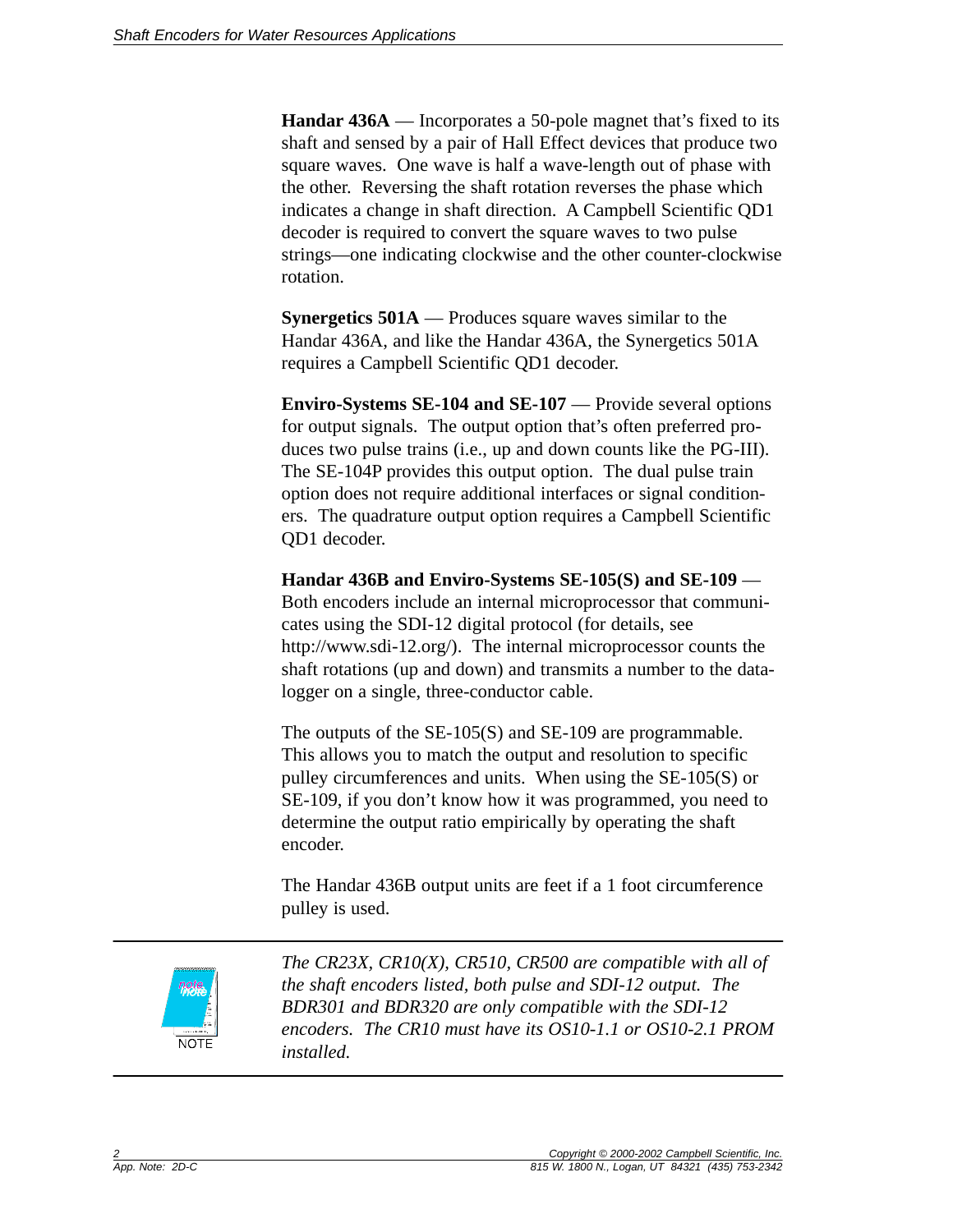## **Using Short Cut**

Short Cut is the easiest, and typically the preferred, method for programming a CR23X, CR10(X), CR510, or CR500 datalogger. Short Cut is not compatible with the BDR320, BDR301, and Synchronous Devices for Measurement (SDMs). Short Cut creates programs for applications requiring only sensor measurement and data output.

When using Short Cut, you:

- Choose the shaft encoder model number, such as the CS410 or 436B, or choose QD1 for shaft encoders that require the QD1.
- Enter the pulley diameter and the current water level reading.
- Select the data and output processing.
- Save the program.
- Send the program to the datalogger.

After you have saved the program, Short Cut automatically creates a wiring table that shows how to connect the shaft encoder to the datalogger.



*The remaining text discusses wiring and programming for Edlog or PC300 users. Short Cut users can stop reading now.*

## **Using Edlog or PC300W**

#### **Wiring**

Below are wiring examples. Multiple configurations are possible (i.e., where the wire connects to C1, you could connect it to any other datalogger control port). Unless stated otherwise the connections are for the CR23X, CR10(X), CR510, and CR500 dataloggers.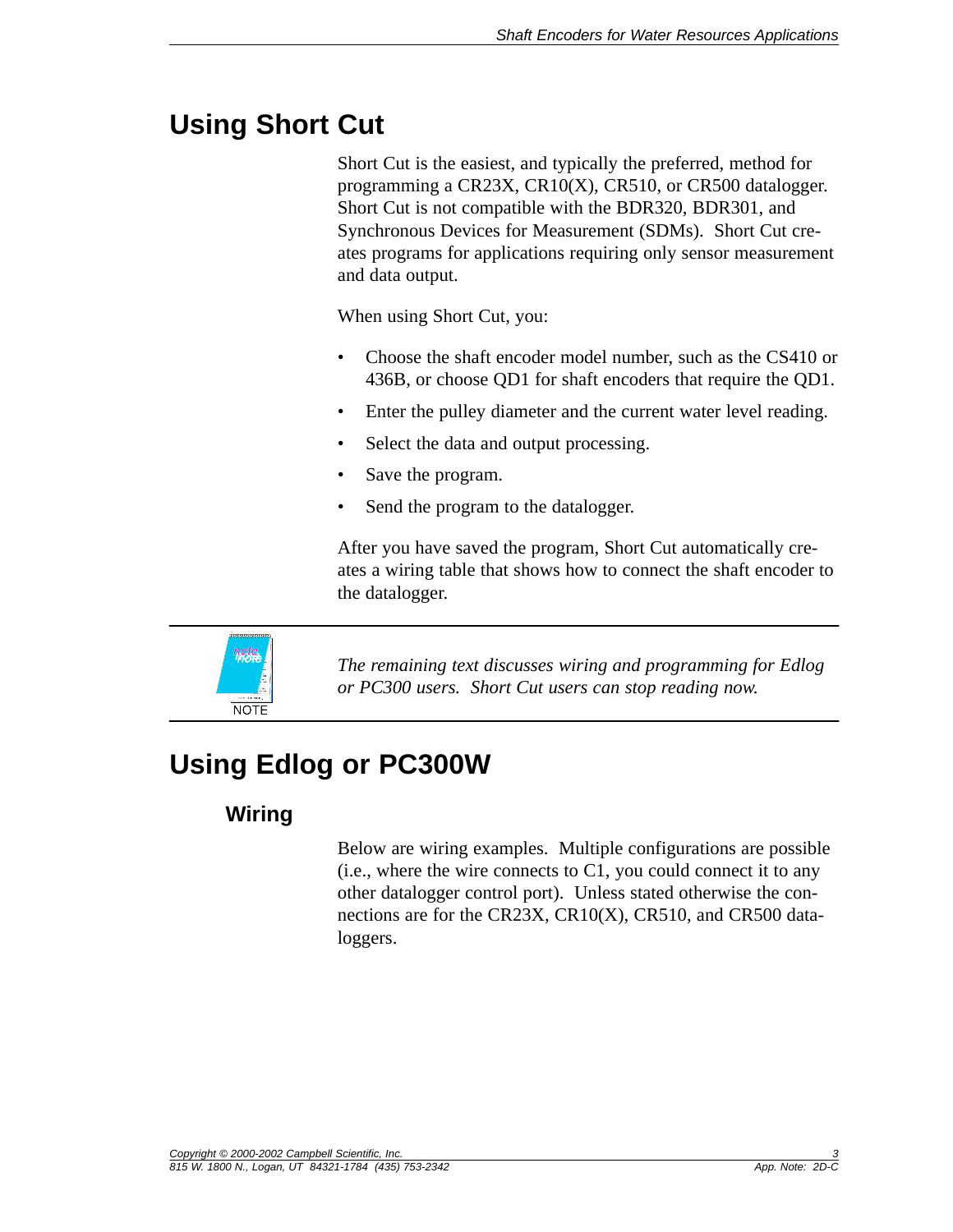#### **Campbell Scientific CS410**

| CS410                                         | Datalogger |
|-----------------------------------------------|------------|
| Black --------------------------------GND     |            |
|                                               |            |
|                                               |            |
|                                               |            |
| Shield -----------------------------------GND |            |

#### **Stevens PG-III**

| PG-III                                    | Datalogger |
|-------------------------------------------|------------|
|                                           |            |
|                                           |            |
|                                           |            |
| Black --------------------------------GND |            |
| Clear---------------------------------GND |            |
|                                           |            |



*When using a CR10, a 10 K*<sup>Ω</sup> *pull-up resistor is required to bridge each pulse channel to the 5 V terminal. The resistor is not required when using a CR23X, CR10X, CR510, or CR500.*

| PG-III                                   | SDM-INT8 |
|------------------------------------------|----------|
|                                          |          |
|                                          |          |
|                                          |          |
| Green--------------------------------CH6 |          |
| White--------------------------------CH7 |          |
|                                          |          |
|                                          |          |



*Use 10 K*<sup>Ω</sup> *resistors to jump from 12 V to CH6 and 12 V to CH7. Interface between a CR23X or CR10(X) and the SDM-INT8 is shown in the SDM-INT8 manual. The CR510 and CR500 are not compatible with SDM devices.*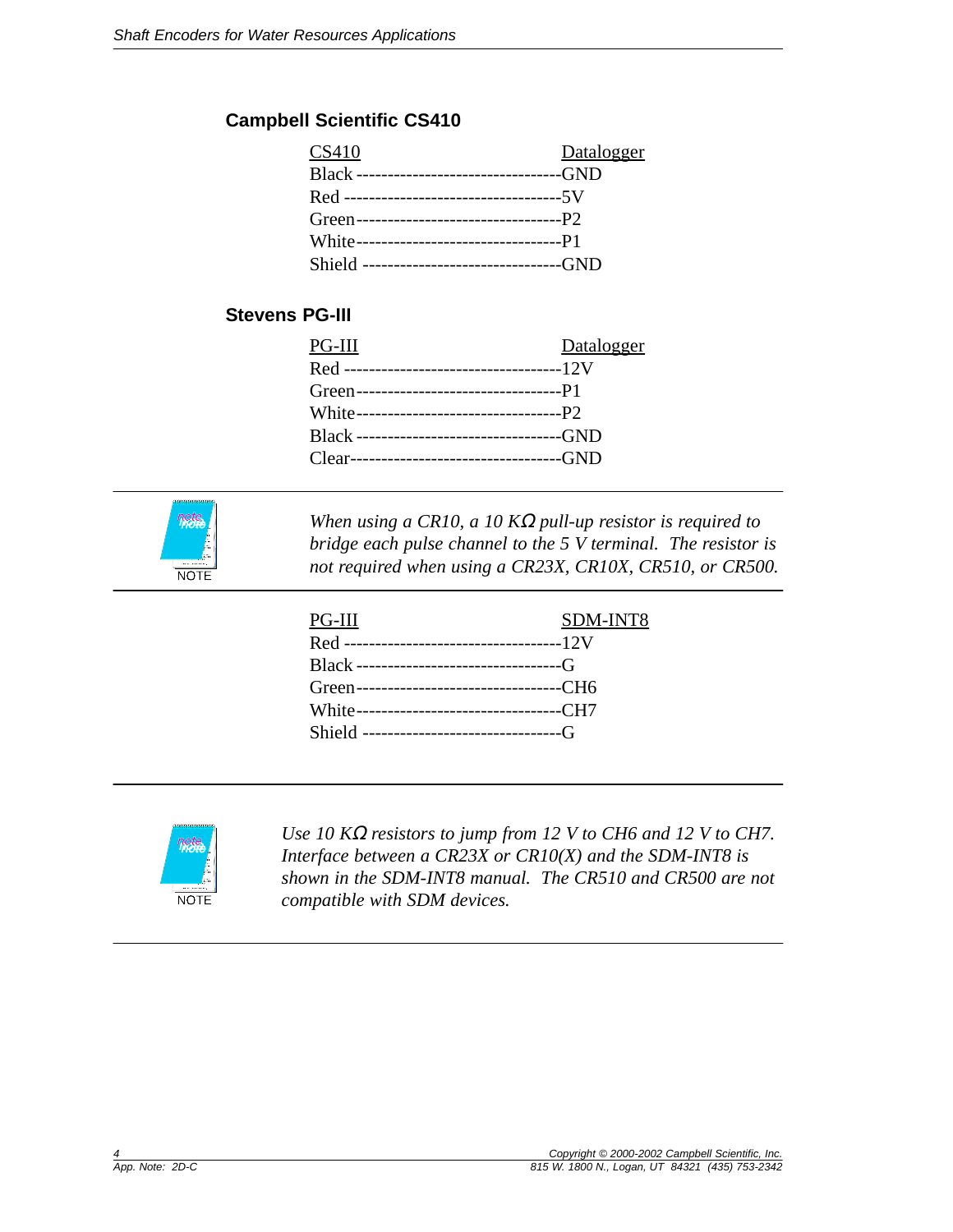#### **Handar 436A**

| OD <sub>1</sub>                            |
|--------------------------------------------|
|                                            |
|                                            |
|                                            |
|                                            |
|                                            |
| Pin F----------------------------------GND |
| Datalogger                                 |
| GND---------------------------------GND    |
|                                            |
|                                            |
|                                            |
|                                            |

#### **Handar 436B**

|                                                    | $CR23X$ , $CR10(X)$ , |
|----------------------------------------------------|-----------------------|
| 436A                                               | CR510, or CR500       |
| Pin A ---------------------------------C1          |                       |
| Pin B ---------------------------------12V         |                       |
| Pin C --------------------------------GND          |                       |
| Pin D ----------------------------------N/C        |                       |
|                                                    |                       |
| 436A                                               | <b>BDR301</b>         |
| Pin A --------------------------------SDI-12 Pin A |                       |
| Pin B --------------------------------SDI-12 Pin B |                       |
| Pin C --------------------------------SDI-12 Pin C |                       |
| Pin D ---------------------------------N/C         |                       |
|                                                    |                       |
| 436A                                               | <b>BDR320</b>         |

| 400A                                         | DUK320 |
|----------------------------------------------|--------|
|                                              |        |
| Pin B ----------------------------------12 V |        |
|                                              |        |
|                                              |        |

#### **Synergetics 501A**

| 501A                                        | QD1 |
|---------------------------------------------|-----|
| Pin A --------------------------------GND   |     |
|                                             |     |
| Pin C ----------------------------------N/C |     |
| Pin D --------------------------------GND   |     |
|                                             |     |
|                                             |     |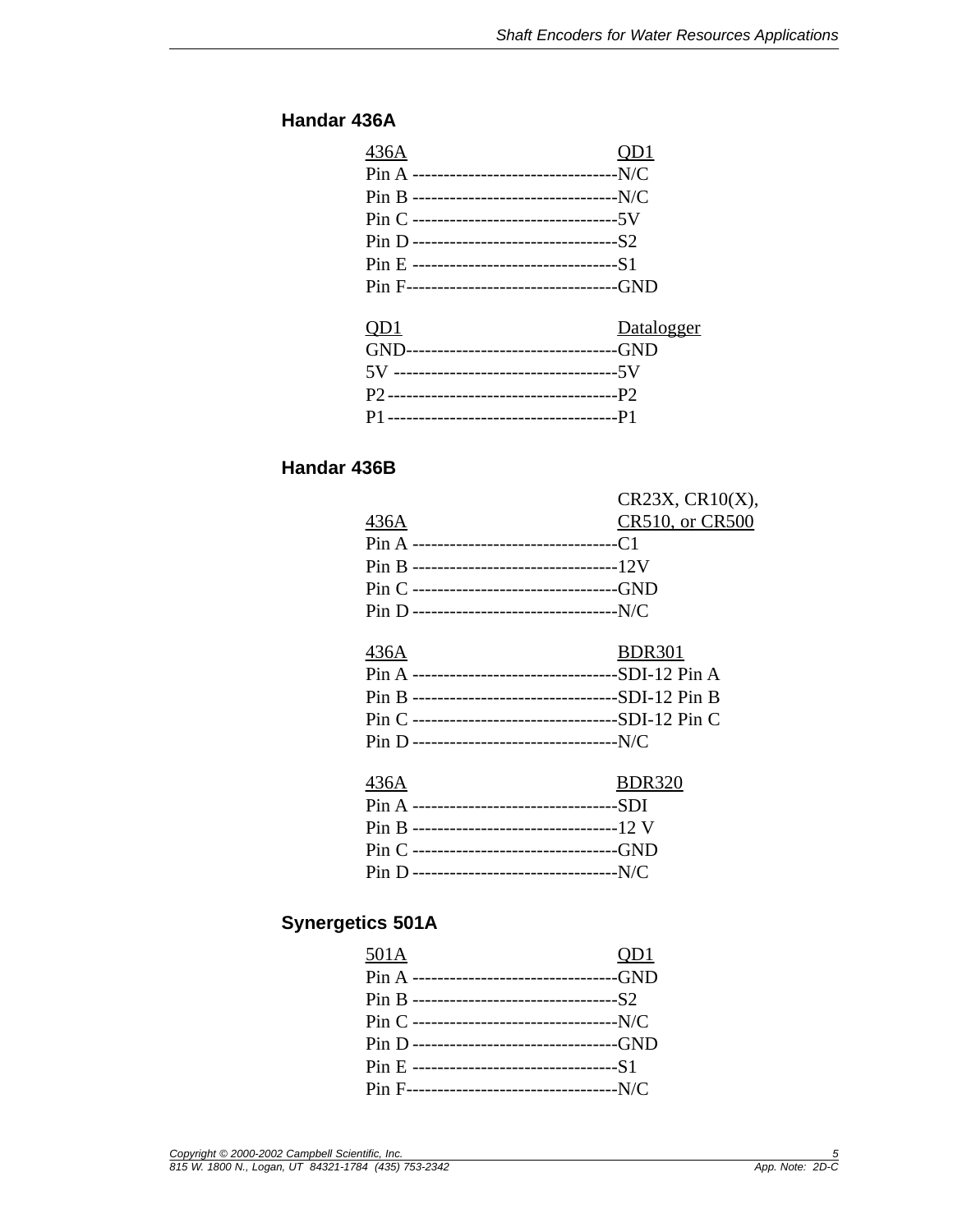| Q <sub>D</sub> 1 | Datalogger |
|------------------|------------|
|                  |            |
|                  |            |
|                  |            |
|                  |            |

#### **Enviro-Systems SE-104P or SE-107**

Dual Pulse Output Option:

| SE-104P or SE-107 | Datalogger |
|-------------------|------------|
|                   |            |
|                   |            |
|                   |            |
|                   |            |

Quadrature Output Option:

| SE-104P or SE-107                          | QD1        |
|--------------------------------------------|------------|
| Pin F----------------------------------GND |            |
|                                            |            |
|                                            |            |
|                                            |            |
|                                            |            |
| Q <sub>D</sub> 1                           | Datalogger |
| GND---------------------------------GND    |            |
|                                            |            |
|                                            |            |
|                                            |            |

#### **Enviro-System SE-105(S) or SE-109**

|                                              | CR23X, CR10(X), |
|----------------------------------------------|-----------------|
| SE-105(S) or SE-109                          | CR510, or CR500 |
| Pin A ---------------------------------C1    |                 |
| Pin B ----------------------------------N/C  |                 |
|                                              |                 |
| Pin D ----------------------------------12 V |                 |
|                                              |                 |
| Pin F---------------------------------GND    |                 |
| Pin G ----------------------------------N/C  |                 |
|                                              |                 |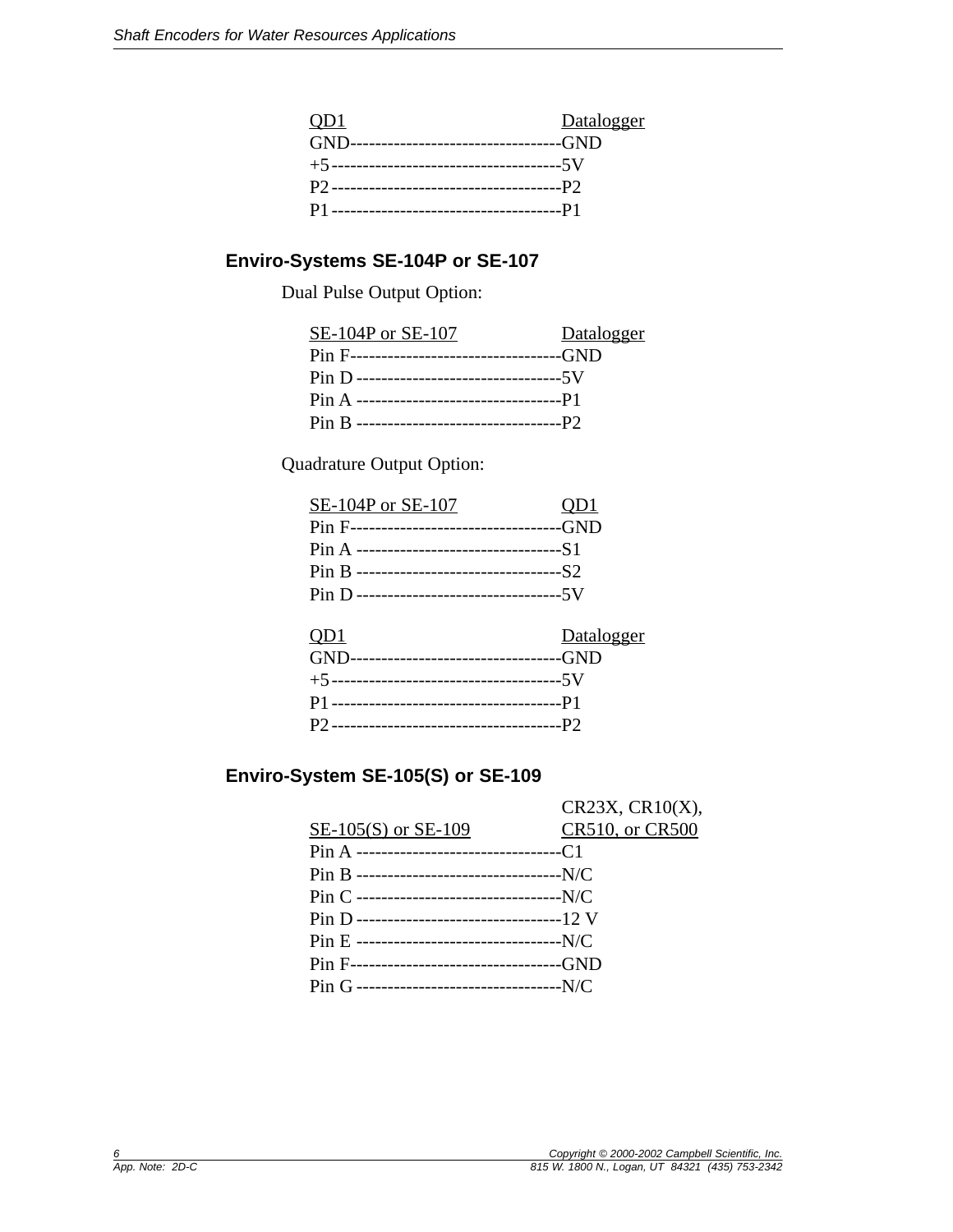| SE-105(S) or SE-109                                 | <b>BDR301</b> |
|-----------------------------------------------------|---------------|
| Pin A ---------------------------------SDI-12 Pin A |               |
|                                                     |               |
|                                                     |               |
| Pin D ---------------------------------SDI-12 Pin B |               |
|                                                     |               |
| Pin F----------------------------------SDI-12 Pin C |               |
|                                                     |               |
|                                                     |               |
| $SE-105(S)$ or $SE-109$                             | <b>BDR320</b> |
| Pin A ----------------------------------SDI         |               |
| Pin B ----------------------------------N/C         |               |
|                                                     |               |
|                                                     |               |
| Pin D ----------------------------------12 V        |               |
|                                                     |               |
|                                                     |               |

#### **Programming**

Shaft encoders with a pulse output are measured with Instruction 3. The SDI-12 sensors are measured with Instruction 105 when using a CR23X, CR10 $(X)$ , CR510, or CR500. For the BDR320 and BDR301, use PC300's prompt programming.

#### **Multiplier for Instruction 3**

The multiplier is based on the wheel circumference and the shaft encoder counts per revolution:

MULTIPLIER = WHEEL CIRCUM. (in desired units) COUNTS/REV

Stevens PG-III: 300 counts/revolution

Campbell Scientific CS410, Handar 436A, and Synergetics 501A: 100 counts/revolution

#### Examples:

A Stevens PG-III with a 1-foot circumference wheel:

 $MULTIPLIER =  $1/300 = 0.00333$$ (measures in feet)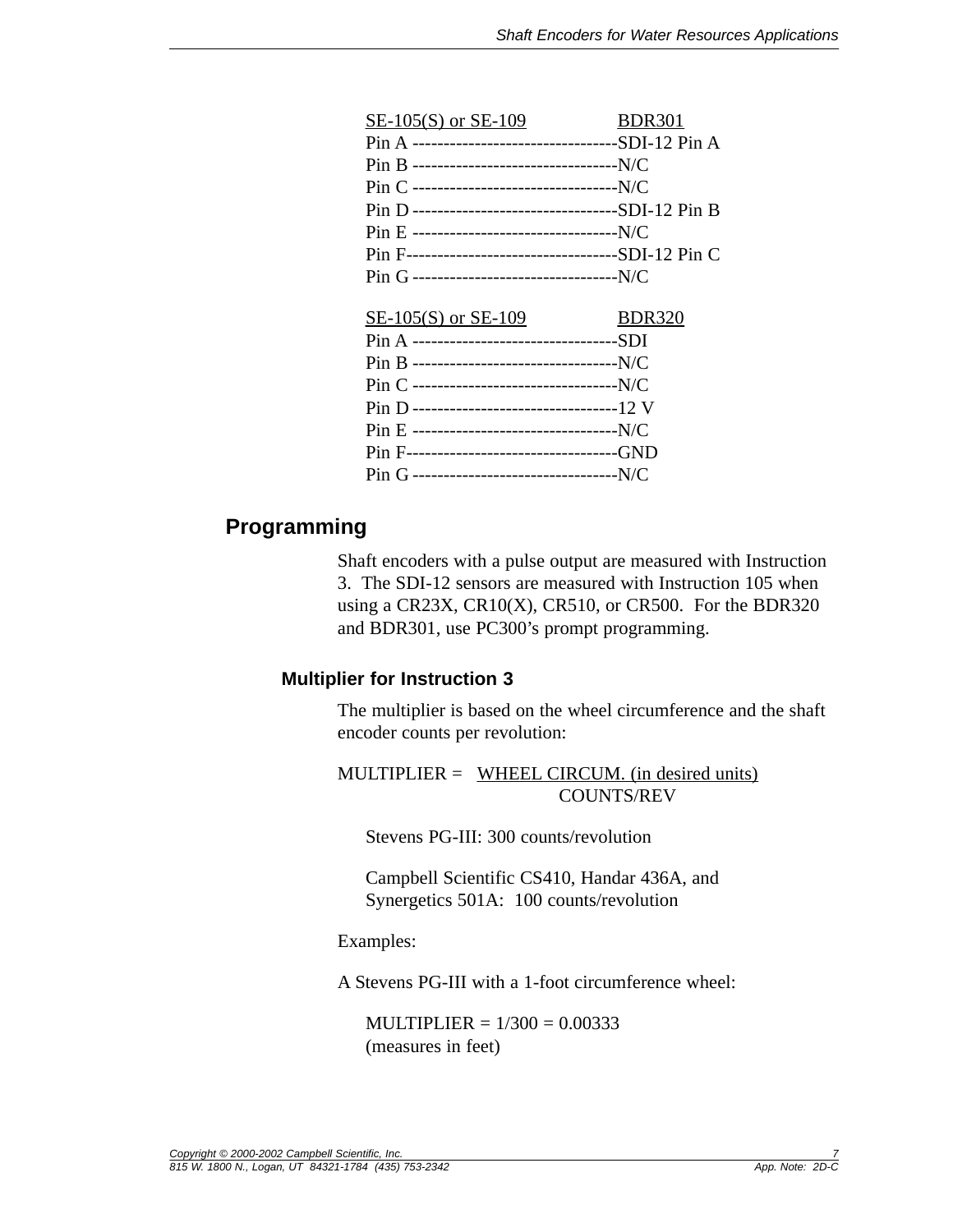Our CS410 with a 12-inch circumference wheel:

 $MULTIPLIER =  $12/100 = .12$$ (measures in inches)

#### **Multiplier for Instruction 105 or BDR Prompt Programming**

When the measurement and the wheel circumference are in the same units, the multiplier is typically one. For example if you want the measurement units returned in feet and a 1-foot circumference wheel is used, the multiplier is one. Use the multiplier in the program instruction to convert the wheel circumference to the desired units. For example, if you want to measure in meters and you're using a 1-foot circumference wheel, a multiplier of .3048 is required since 1 foot equals .3048 meters.

#### **Offset**

When shaft encoders power up, they reference the wheel position to zero. An offset may be required to reference the actual water level height, as indicated by a known reference such as a staff gauge. On-site you can enter the offset value into the program by using a portable computer or keyboard/display (computer only for the BDR320 or BDR301).

#### **Edlog Program for our CS410, Stevens PG-III, Handar 436A, or Synergetics 501A**

This is a portion of a CR23X, CR10(X), CR510, or CR500 program that measures a CS410, 436A, 501A, SE-104P, or SE-107 with a one foot circumference pulley. The program has a five minute measurement interval and the desired units are feet. Please note that this is only a portion of a program. A complete program would require output processing instructions to place the data in final storage. The data must be in final storage to transfer the data to a storage module or to retrieve the data via a telecommunications link.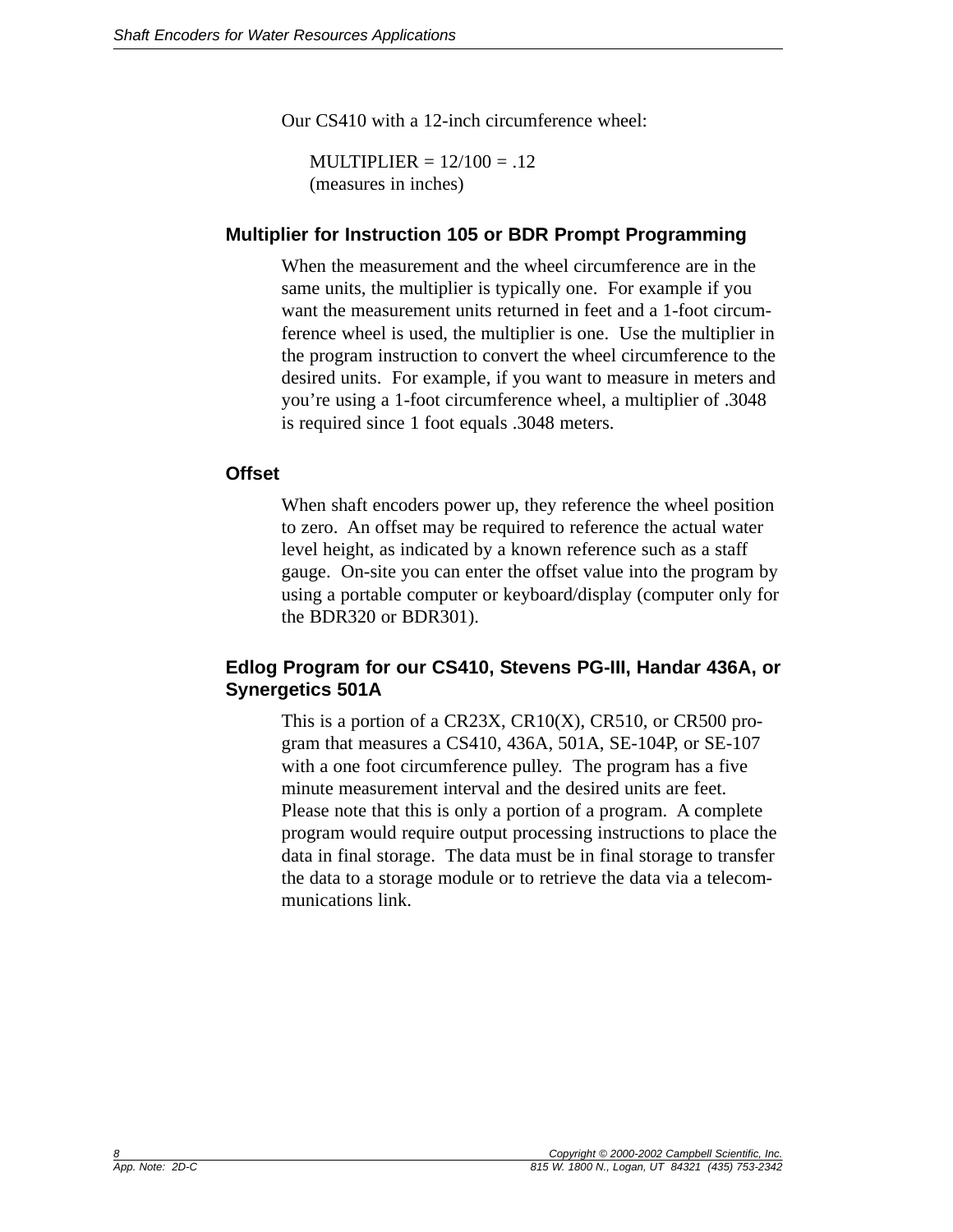\*Table 1 Program 01: 300 Execution Interval (seconds)

;5-minute scans

;Input Instructions

;Up-counts connected to P1 measure an increase in level

1: Pulse (P3)

| 1: |     | Reps                       |
|----|-----|----------------------------|
| 2: |     | Pulse Channel 1            |
| 3: |     | High Frequency, All Counts |
| 4: |     | Loc [COUNT UP]             |
| 5: | .01 | Mult                       |
| რ: |     | Offset                     |

;Down counts connected to P2 measure a decrease in level

|    | 2: Pulse (P3)               |                            |
|----|-----------------------------|----------------------------|
| 1: |                             | Reps                       |
| 2: | $\mathcal{D}_{\mathcal{L}}$ | Pulse Channel 2            |
| 3: |                             | High Frequency, All Counts |
| 4: | $\mathcal{D}$               | Loc [COUNT_DWN]            |
| 5: | .01                         | Mult                       |
| 6۰ |                             | Offset                     |

; Processing instructions add the number of counts to a running total

|    | 3: $Z=X+Y$ (P33) |                   |
|----|------------------|-------------------|
| 1: |                  | X Loc [COUNT_UP]  |
| 2: | 3                | Y Loc [STAGE FT]  |
| 3: | $\mathcal{R}$    | Z Loc [STAGE FT]  |
|    |                  |                   |
|    | 4: $Z=X-Y$ (P35) |                   |
| 1: | 3                | X Loc [STAGE FT]  |
| 2: | 2                | Y Loc [COUNT DWN] |
| 3: | 3                | Z Loc [STAGE FT]  |

#### **Edlog Program for Handar 436B or Enviro-Systems SE-105(S) or SE-109**

This is a portion of a  $C\rightarrow C\rightarrow C\rightarrow C$  program that measures a 436B, SE-105(S), or SE-109 with an 18 inch circumference pulley. (A CR510 or CR500 program would be the same except Instruction 105's entry for parameter 3 must be either 1 or 2.) The program has a ten minute measurement interval and the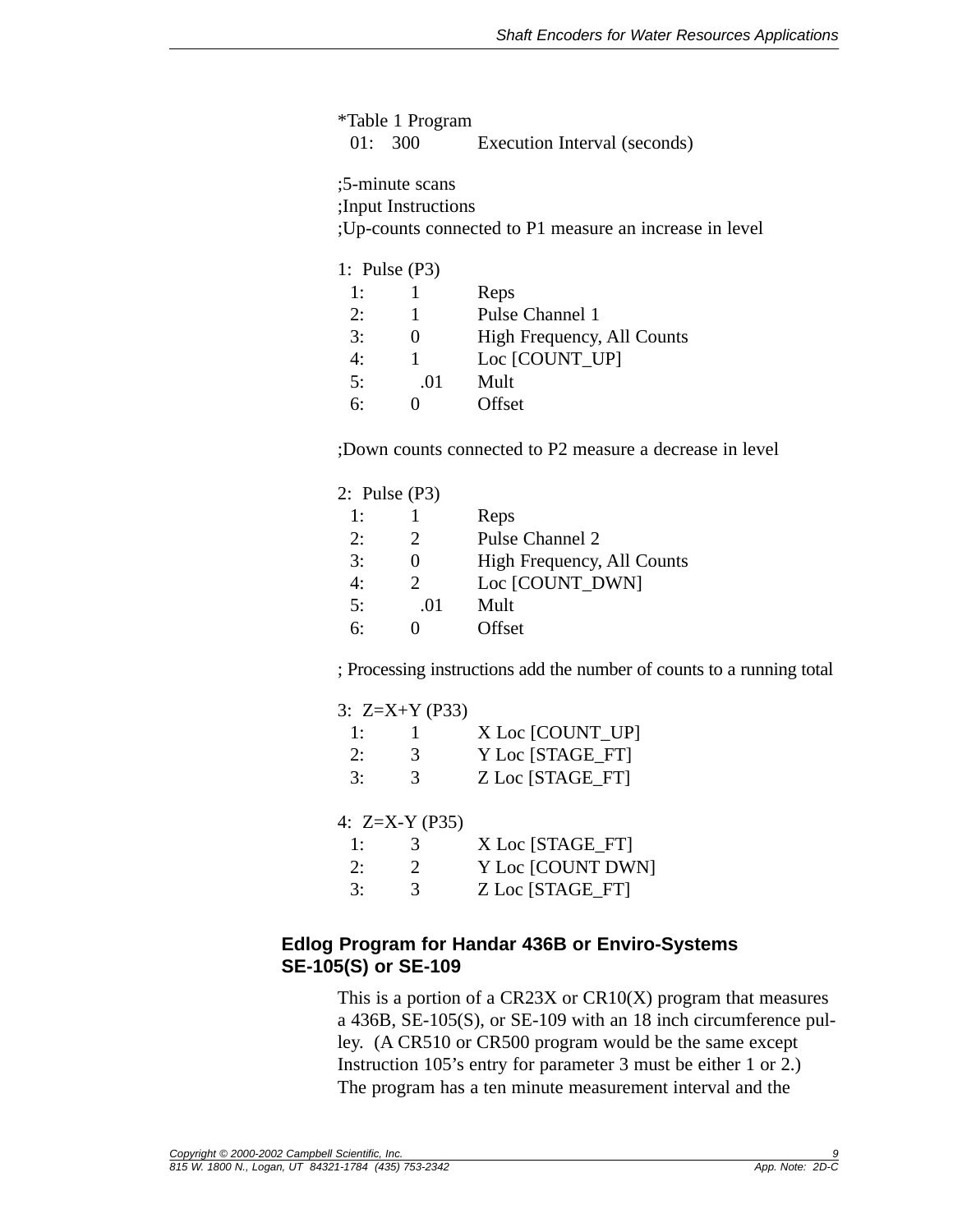desired units are feet. Please note that this is only a portion of a program. A complete program would require output processing instructions to place the data in final storage. The data must be in final storage to transfer the data to a storage module or to retrieve the data via a telecommunications link.

\*Table 1 Program

| 01: |     | Execution Interval (Seconds)    |
|-----|-----|---------------------------------|
|     |     | 1: SDI-12 Recorder $($ P105 $)$ |
| 1:  | 00  | SDI-12 Address                  |
| 2:  | 00  | SDI-12 Command                  |
| 3:  |     | Port                            |
| 4:  |     | Loc [STAGE FT]                  |
| 5:  | 1.5 | Mult                            |
| 6:  |     | Offset                          |
|     |     |                                 |

#### **PG-III using an SDM-INT8 and a CR10(X)**

Below are the instructions for using an SDM-INT8 and processing the data. To make this a complete program, you need Instruction 3 to measure the up and down counts and output processing instructions to place the data in final storage.

#### 1: SDM-INT8 (P101)

| 1: | 00               | Address                           |  |  |
|----|------------------|-----------------------------------|--|--|
| 2: | 0220             | Input Config: Channels 8, 7, 6, 5 |  |  |
| 3: | 0000             | Input Config: Channels 4, 3, 2, 1 |  |  |
|    | 4: 0770          | Function: Channels 8, 7, 6, 5     |  |  |
| 5: | 0000             | Function: Channels 4, 3, 2, 1     |  |  |
| 6: | 0--              | <b>Output Options</b>             |  |  |
| 7: | 1                | Loc [UP]<br>1                     |  |  |
| 8: | 0.01             | Mult                              |  |  |
| 9: | 0                | Offset                            |  |  |
|    |                  |                                   |  |  |
|    | 2: $Z=X+Y$ (P33) |                                   |  |  |
| 1: | $\mathbf{1}$     | $X$ Loc [UP]                      |  |  |
| 2: | 3                | Y Loc [STATE FT]                  |  |  |
| 3: | 3                | Z Loc [STAGE_FT]                  |  |  |
|    |                  |                                   |  |  |
|    | 3: $Z=X-Y$ (P35) |                                   |  |  |
| 1: | 3                | X Loc [STAGE_FT]                  |  |  |
| 2: | $\overline{2}$   | Y Loc [DOWN]                      |  |  |
| 3  | 3                | Z Loc [STAGE_FT                   |  |  |